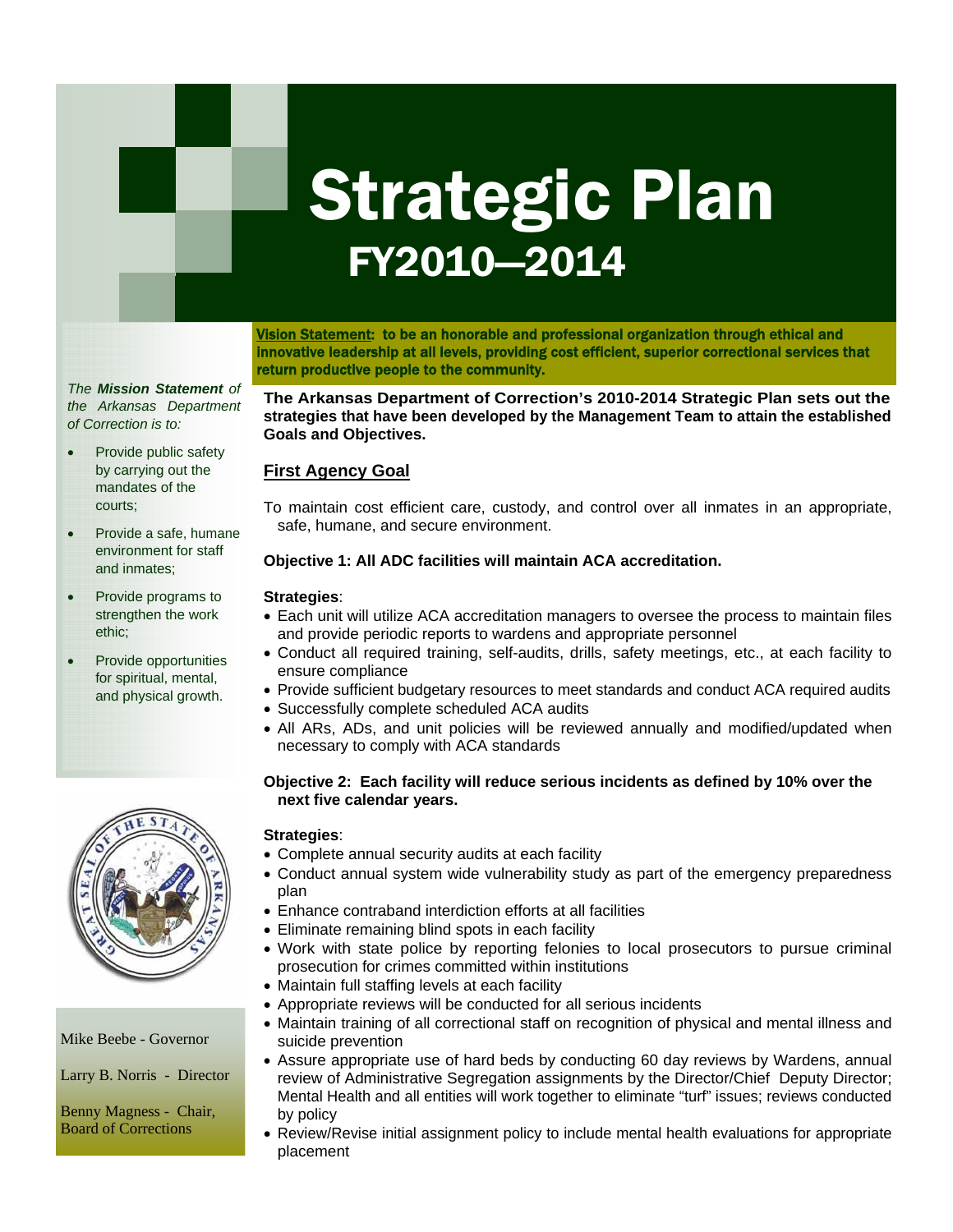

#### **Strategies**:

- Facilities will emphasize the Informal Grievance process in unit management operations
- ADC training program will provide annual training for all staff, including health provider personnel and problem solvers, on reducing inmate grievances
- Inmate grievances, informal and formal, will be handled in an appropriate and timely manner
- Unit Grievance Officers will provide unit administration with a monthly report by shift/time, staff, location and topic of complaint
- Evaluate the effectiveness of the grievance process
- Designate a grievance officer at each unit

#### **Objective 4: Escapes From Secure Institutions Will be Zero (0).**

#### **Strategies:**

- Install a lethal electrified fence at all appropriate medium/maximum security facilities
- Enhance eOMIS to include a module incorporating biometrics/RFID for entrance and departure from ADC institutions
- Minimize escape risks through appropriate classification and assignment
- Continue to refine and improve the security audit process at each facility through the development and use of quality assurance tools and training
- Develop and conduct appropriate emergency drills dealing with escape situations, e.g., emergency counts, searches, etc.
- Each facility will develop a plan to prevent complacency among security and non-security staff, including training on back to basics
- Monitor and support cell phone jamming legislation and other applicable technology to enhance security operations
- Vulnerability study will be conducted to include evaluation of physical plants, policies, and operational issues

#### **Objective 5**: **Cost per day per inmate as calculated by ADC's standard methodology will not exceed the annual growth in the total consumer price index.**

## **Strategies:**

- Pursue possible bulk purchasing of food products from one source to leverage purchasing power.
- Improve coordination to increase efficiency in overall ADC transportation and delivery systems
- Implement quarterly allotment systems for control of unit/section budget expenditures
- Budget saving incentives will be pursued
- Maintain 98% occupancy of the budgeted medical contract beds
- No more than 1% of ADC beds will be vacant daily
- Work with DCC/Parole Board to facilitate the timely release of inmates at the earliest possible date and prepare a quarterly report on program non-completions for the Parole Board
- Assess all inmates at intake and facilitate placement in programs at the earliest possible date
- Implement video conferencing/telemedicine at units where economically feasible
- Operate a "common fare" kitchen
- Continue moving toward providing a heart healthy diet and a heart healthy selection of snacks in the unit commissaries to reduce medical costs
- Develop a strategic energy plan pursuant to EO 09-07 and continue to pursue implementation of energy efficiencies to reduce utility costs



*"Escapes from secure institutions will be zero (0)"* 





*"Budget saving incentives will be pursued"*

Page 2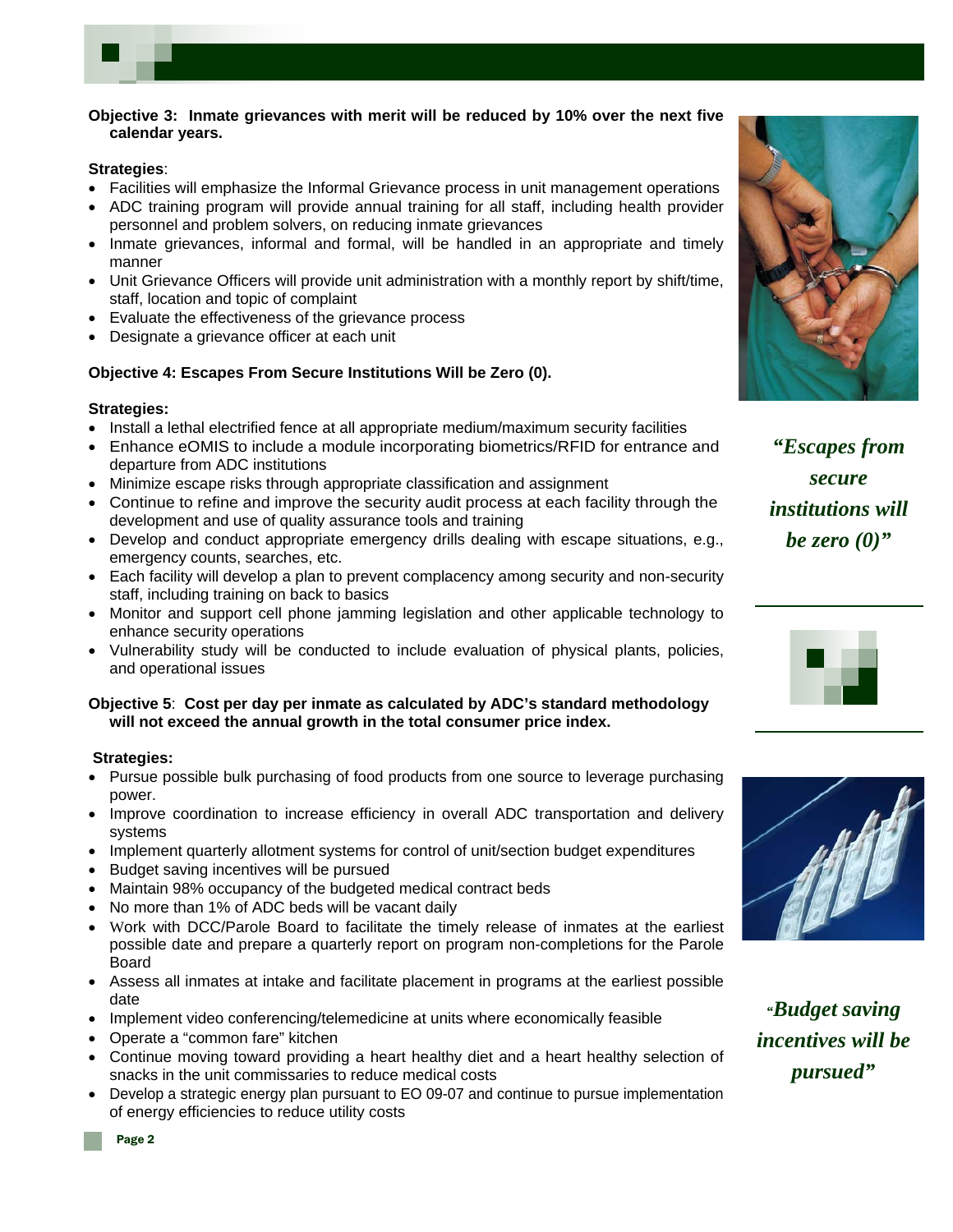

#### **Objective 6: To provide and support an information technology framework to enable the agency to meet its mission.**

#### **Strategies**:

- A technology review committee will meet quarterly to analyze and evaluate new and emerging technology and make recommendations to the Management Team for commitment of resources for new technology that will improve efficiency and effectiveness of agency safety, security and overall business operations
- ADC's eOMIS is crucial to Institutional Operations, providing an institutional record of all inmates including computation of sentences and electronic health records and will be given priority IT support
- Priority efforts will be made to implement and utilize all components of eOMIS
- Ongoing and new technology enhancements should integrate with eOMIS if technically and operationally feasible. This would include an entrance monitoring component
- A Help Desk will be maintained to provide immediate desktop support assistance for all users and a Work Ticket System will be maintained to log and address repair needs on a priority basis
- IT will assess all facilities, develop and implement a plan to upgrade the IT framework at all ADC facilities to ensure efficient operability of all information and business systems applications
- Appropriate equipment and training will be provided to enable essential staff to use information systems effectively and efficiently
- ADC policies and use of information technology will adhere to OIT standards and best practices for information technology management
- All staff and contracted users of ADC desktop and notebook computers will conform with all applicable state standards and directives which allow them access to ADC information systems
- ADC will support and maintain an agency website that promotes the department, provides public access to information and services, and meets legislative requirements for access to information
- Plans for any new facility construction or major facility renovation will include planning for IT infrastructure needs and additional IT/eOMIS support staff, as appropriate for the IT needs of that facility
- ADC will make concerted efforts to attract and retain a sufficient number of technically qualified IT staff to fully support the many computer processing needs of the agency
- Maintain ADC policies on agency intranet
- Pursue digital archive

# **Second Agency Goal**

To provide appropriate facilities for inmates sentenced by the courts.

## **Objective 1: Backup of state inmates in county jails will be managed effectively.**

#### **Strategies**:

- Research and Planning Section will provide monthly population growth projections to management for use in seeking additional bed space needed to meet Objective
- The Construction Division, under direction of the ADC Management Team, will annually develop a plan for the construction of additional and appropriate male and female housing facilities at existing and/or future locations
- Management will assess population growth projections and will include requests for funding for additional beds and work/treatment program facilities during the biennial budget process
- Expand Intake and Diagnostic to meet requirements
- Support diversion of drug offenders to alternative treatment facilities
- Support transitional housing efforts to assist in release of inmates with no parole plan
- Work with state leadership to develop sentencing alternatives to divert non-violent offenders to appropriate community programs thereby reducing the number of people sentenced to prison, e.g., drug courts, mental health courts, work programs



*"Backup of state inmates in county jails will be managed effectively"* 

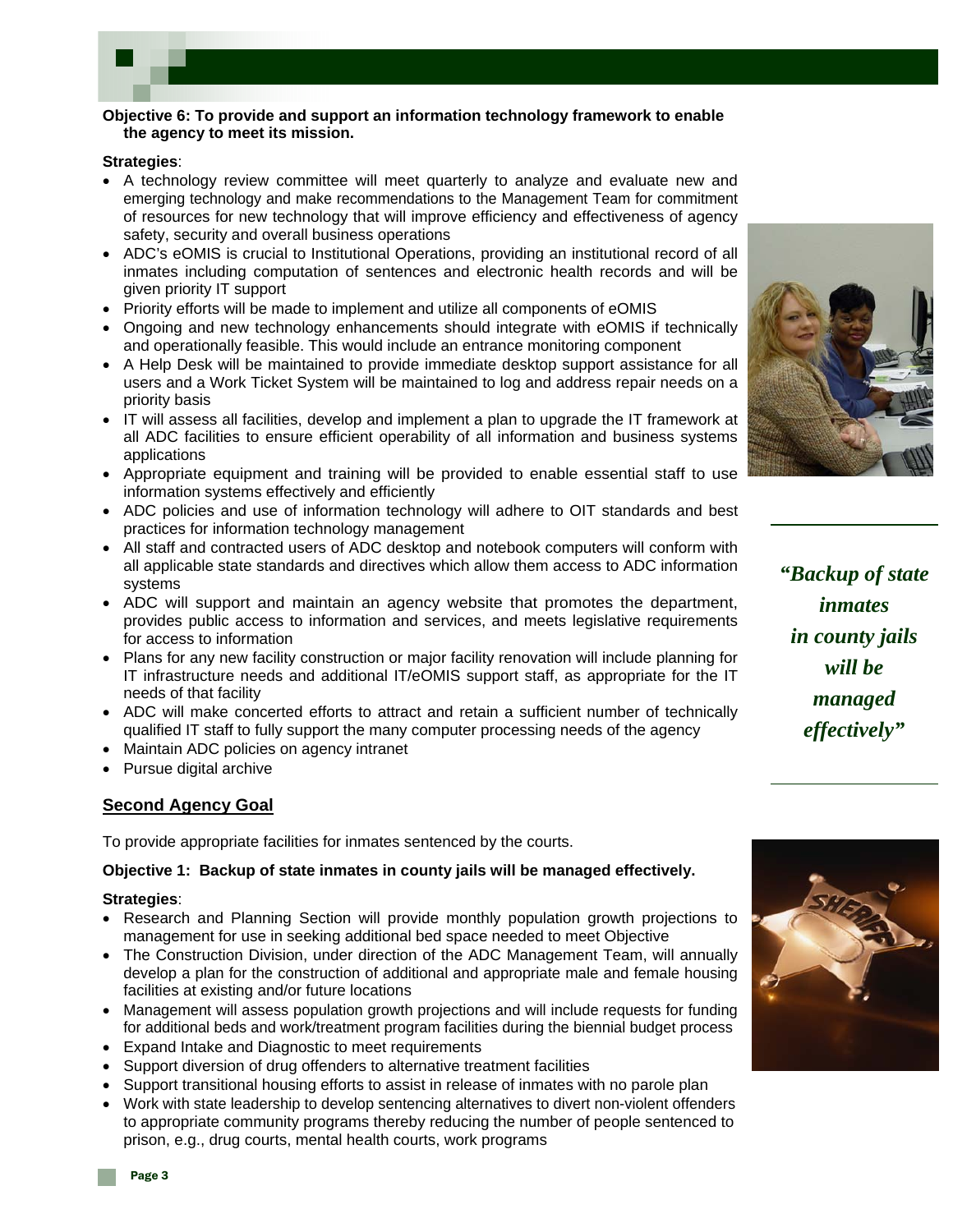# **Second Agency Goal - Strategies (Contd.)**

- Support revision of sentencing standards to reduce as may be appropriate the length of time served for various offenses
- Intake will continue to fast track inmates housed in county jails that are eligible for parole
- Conduct an assessment of what is needed to assist eligible inmates in the development of parole plans for release at the earliest possible date
- Support community coalitions in their effort to provide re-entry resources for inmates (Out-4-Life, etc.)

#### **Objective 2: Construct a cost effective facility for housing of special needs inmates by end of calendar year 2011.**

#### **Strategies**:

- Use Construction Division resources to construct Special Needs Unit (SNU) utilizing inmate labor
- Free-world construction of an expanded special needs unit for females
- Secure operational funding for SNU for opening beds upon completion of construction phases

#### **Objective 3: Review and fully implement requirements of the federal Prison Rape Elimination Act (PREA) including maintaining a policy of zero sexual assaults in the system.**

#### **Strategies**:

- Internal committee will meet on a regular and ongoing basis to provide guidance and policy recommendations to management for meeting provisions of PREA
- Continue to seek funding (or federal grants) to upgrade facilities with state of the art camera/recording devices and vision panels on doors where applicable and to provide training to agency personnel
- Evaluate additional staff and equipment needs for conducting assessments/special investigations
- Ensure segregation of inmates with a history of sexual assault in prison
- Identify and track high-risk offenders and potential victims
- Provide confidential means for inmates to report incidents of sexual abuse allegations including an inmate telephone hot line monitored by the Internal Affairs Division
- Develop programs to educate inmates on sexual abuse prevention and reporting
- Coordinate with local law enforcement and prosecutors to obtain successful prosecution of sexual assaults in facilities
- Review and provide input to the DOJ on draft PREA standards to include a study of budget costs for recommendations

## **Third Agency Goal**

To provide constructive correctional opportunities for inmates to successfully return to the community.

#### **Objective 1: Improve risk and needs assessment processes to identify appropriate work/treatment programs placement needs of inmates.**

#### **Strategies**:

• Establish an agency-wide plan of priority needs for consideration in work/treatment placement opportunities



*"Review and fully implement requirements of the federal Prison Rape Elimination Act (PREA) including maintaining a policy of zero sexual assaults in the system"* 

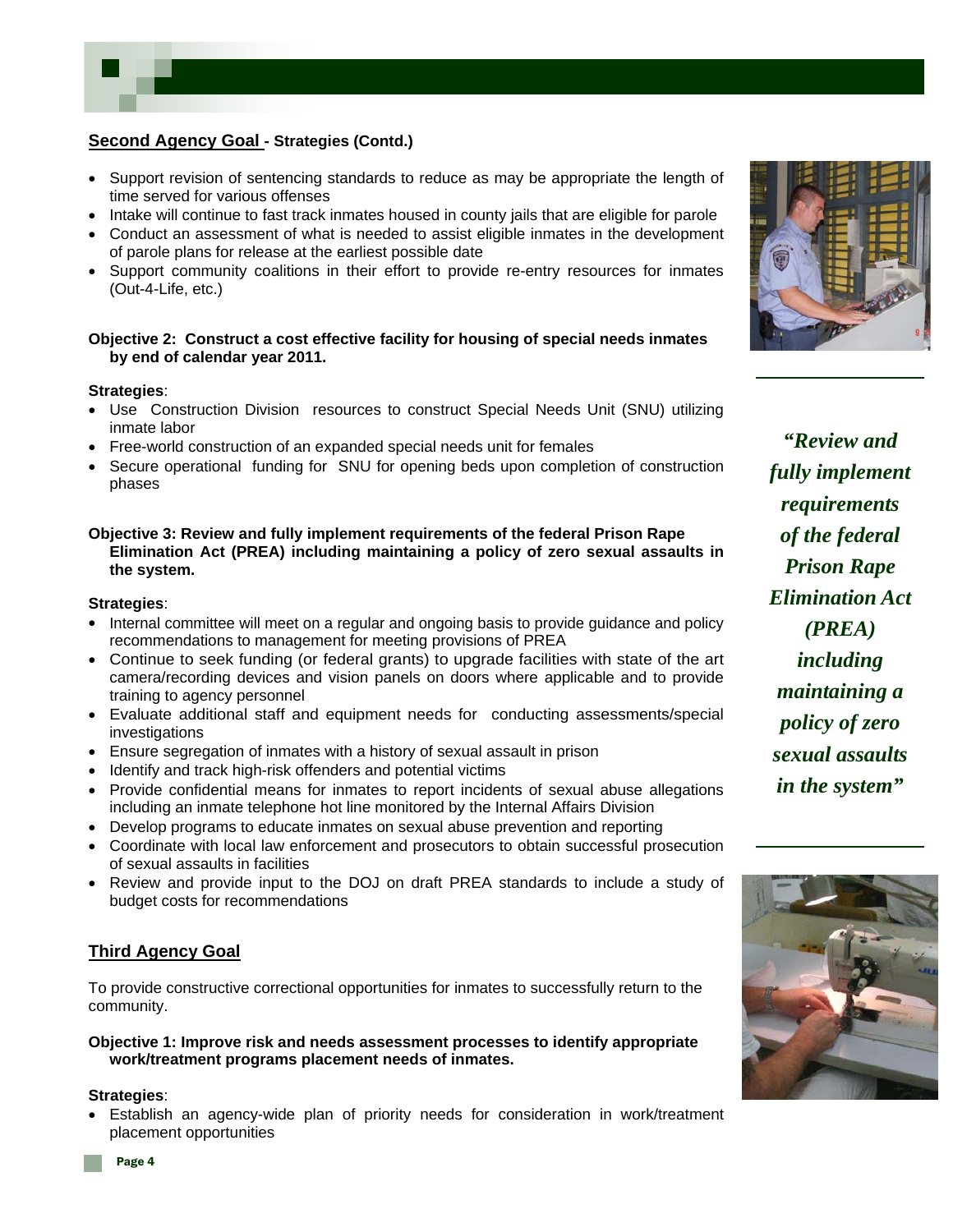

- Classification Committee will evaluate inmates to identify existing work skills available to meet institutional needs
- Expand intake and lengthen assessment process to provide adequate time to conduct assessments
- Evaluate current placement policies for revisions necessary to facilitate appropriate placement
- Expand/Enhance training for intake and assessment personnel in determining appropriate inmate placement
- Continue the utilization of risk assessment tool in eOMIS for appropriate placement of inmates
- Continue utilization of needs assessment tool and integration as an eOMIS module

#### **Objective 2: Provide pre-release opportunities that assist inmates in successfully re turning to the community.**

#### **Strategies**:

- Maintain ongoing evaluation of pre-release programming
- Provide pre-release programs to eligible inmates based on needs assessment to include a mini program for those released from Administrative Segregation
- Seek good-time credit for inmates who complete the ADC sponsored pre-release program
- Continue contract with IFI for operation of a faith-based program at the Hawkins and Tucker Units
- Cooperate with DCC to establish employment and housing opportunities for reintegration into the community
- Encourage Faith-Based and other community organizations/coalitions to establish mentoring programs for newly released inmates
- Provide inmates certificates of accomplishments upon release
- Provide method of releasing inmates with state DL's/ID's

#### **Objective 3: Provide adequate treatment space/opportunities for inmates as identified by diagnostic needs assessment.**

#### **Strategies**:

- Provide and continue available treatment space at facilities as needed
- Provide treatment opportunities for inmates with limited English proficiency
- RSVP program operates sufficient number of beds to admit referrals in a timely manner
- Cooperate with DCC to work with community providers to identify treatment/program opportunities available upon release in lieu of treatment within an institution

#### **Objective 4: Improve data collection processes within each work/treatment program to determine successful integration to the community.**

#### **Strategies**:

- Expand plans to conduct outcome evaluation processes for individual work and treatment programs .
- Conduct semi-annual recidivism studies to include applicable evaluations
- Explore working with DCC to conduct assessment of inmates not returning to prison to determine programs that may contribute to a successful return to the community
- Identify enhancements in eOMIS to facilitate data collection and recidivism studies



*"Provide adequate treatment Space/ opportunities for inmates as identified by diagnostic needs assessment"* 

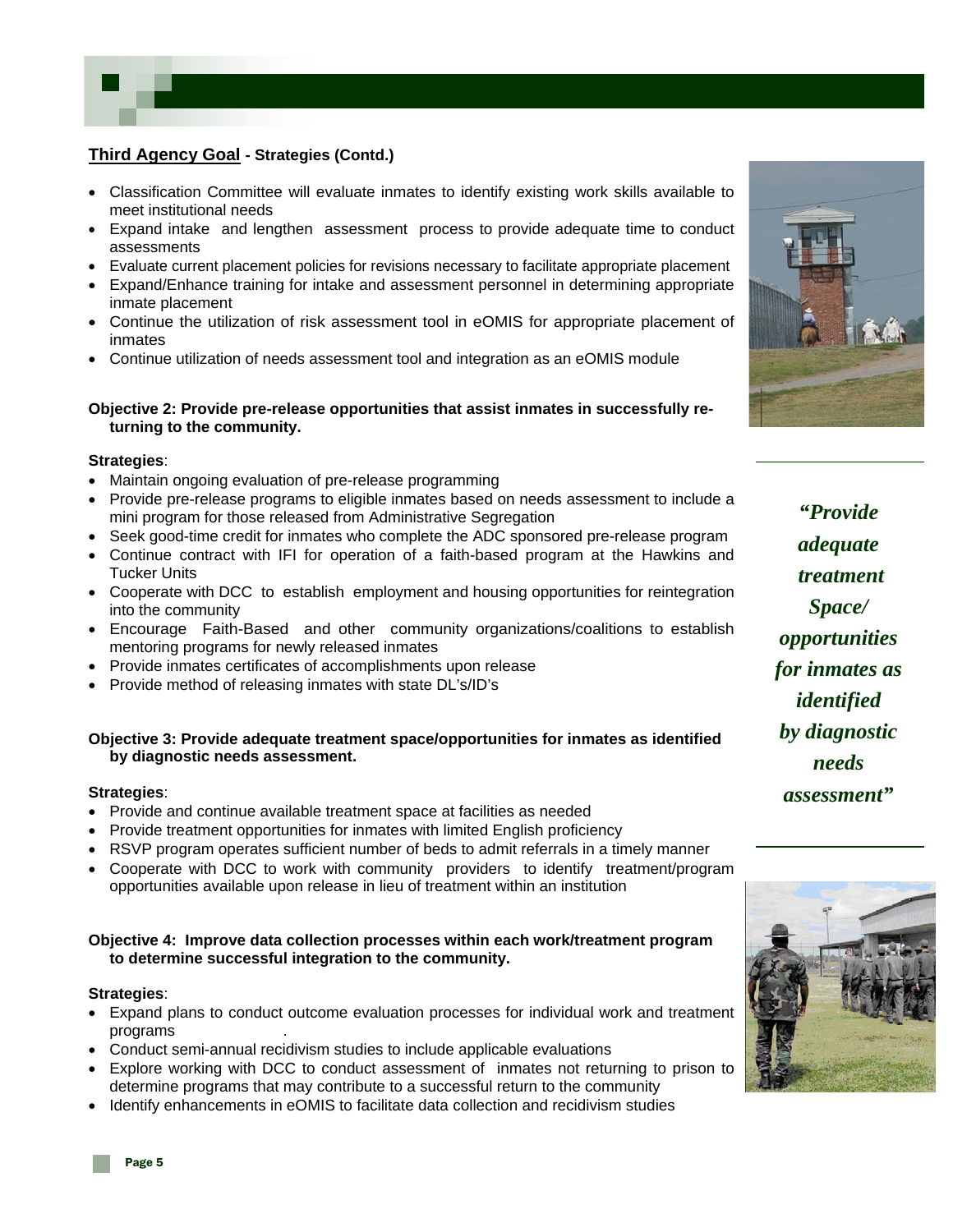## **Third Agency Goal - Strategies (Contd.)**

**Objective 5: Work programs will focus on enhancement/development of inmate work ethics, skills, and opportunities for employment upon release.** 

#### **Strategies**:

- All inmates will be assigned to meaningful work commensurate with their medical, mental, and security classification
- Establish certifications for skilled work programs Farm, Industry, Construction, etc.
- Expand Prison Industry Enhancement programs
- Expand Work Release opportunities when appropriate
- Coordinate with community workforce development agencies to identify skilled work program needs for vocational education



## **Fourth Agency Goal**

To optimize inmate assignments in work programs.

#### **Objective 1: Inmates will be assigned to institutions according to needs of institutions and classification of inmates, with appropriate consideration given to needs assessments for program placement requirements.**

#### **Strategies**:

- All Institutions, Farm Division, Industry Division, Construction Division, Warehouse Operations and Administrative Divisions will prepare an inmate staffing plan that will specify number of inmate assignments required at specific locations and specific skill requirements
- Evaluate agency needs for special skill inmates and assign inmates to appropriate Institutions
- Agency will establish a critical priority list for placement of trustee inmates
- Continue to evaluate and revise agency policies on inmate placement as may be necessary
- Evaluate personnel and facility enhancements that would enable placement of higher security inmates in expanded work settings

## **Objective 2: Provide incentives for positive behavior in work settings.**

#### **Strategies:**

- Expand character-building programs for inmates to enhance the work ethic
- Opportunities for assignment to work programs for additional classification of inmates not otherwise eligible
- Seek funding to provide enhanced housing and opportunities for inmates employed in critical agency work assignments

## **Fifth Agency Goal**

To attract and retain quality staff.

#### **Objective 1: Reduce annual turnover of correctional officers to 20% or below over the next five years.**

# **Strategies**:

• Seek market level increases in salaries, benefits, and other incentives, to include MIPS, Career Service, educational incentives, sign on bonuses, transportation and cover the employee cost of Health Insurance

*"Work programs will focus on enhancement/ development of inmate work ethics, skills, and opportunities for employment upon release"* 

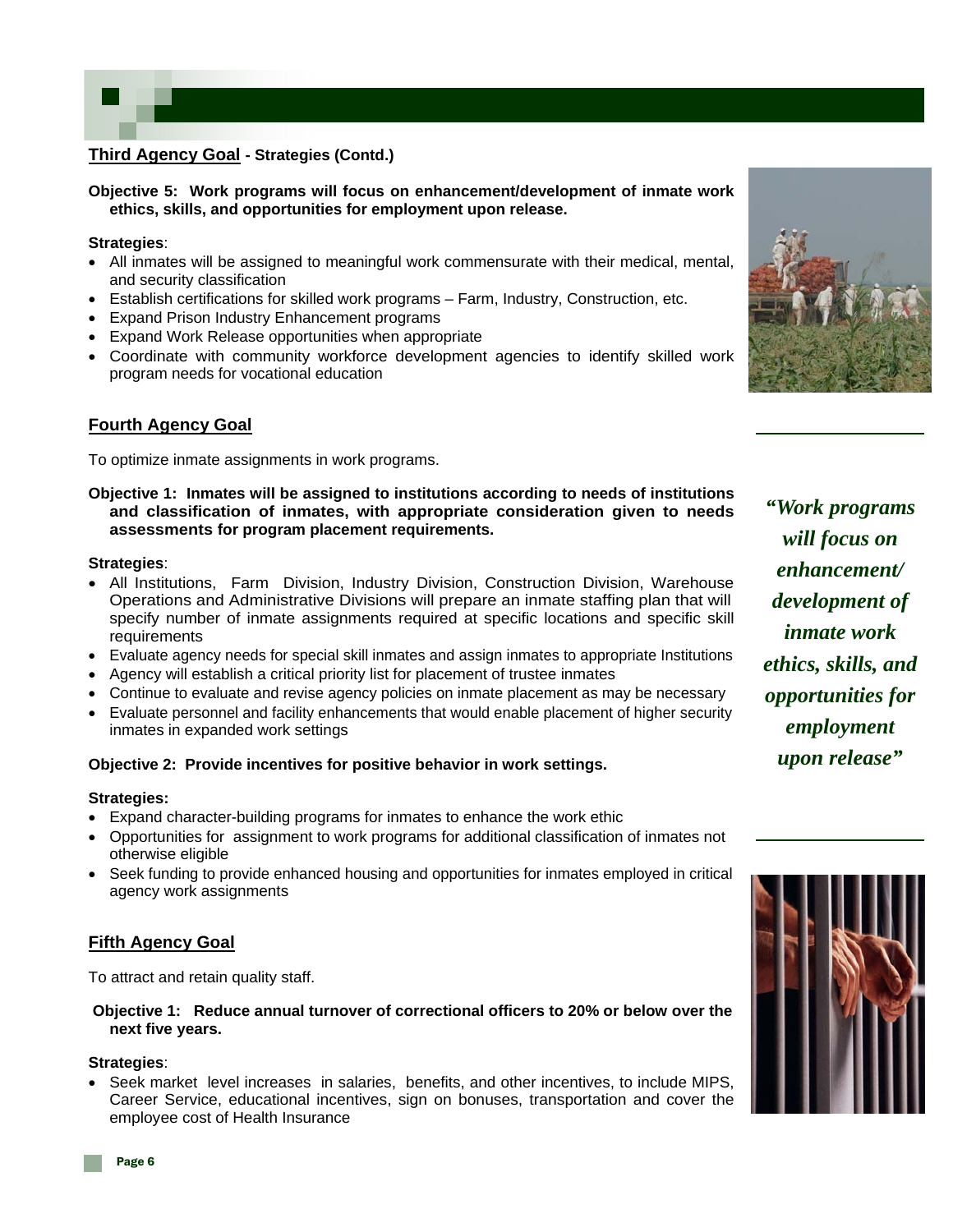

- Increase career track opportunities to include Executive Mentoring program
- Develop incentives that would provide greater job satisfaction to include enhancement of job duties
- Review past Quality Management Team recommendations involving recruitment and retention
- Improve screening of correctional personnel prior to employment
- Seek expanded onsite housing
- Continue a Correctional Officer Provisional Certification program
- Continue and enhance a Health and Safety Plan
- Implement in-service training program on stress

## **Objective 2: To attract, recruit, and retain non-security and professional personnel.**

#### **Strategies:**

- Pursue agency authority (special language) to establish labor-market entry rates for positions where we can demonstrate high turnover or difficulty in recruitment or specialized knowledge
- Redesign the hiring process for specialized positions
- Provide resources for national recruitment for specialized positions
- Seek resources/authority for sign-on bonuses/incentives for professional staff
- Develop a plan to utilize existing professional staff to assist in agency recruitment and retention efforts
- Enhance educational opportunities for staff
- Develop internship programs for specialized/professional staff (internal/external)
- Seek expanded onsite housing for professional staff
- Establish a Correctional Officer Provisional Certification program

#### **Objective 3: Establish and maintain a pool of qualified applicants for all positions at all locations.**

#### **Strategies:**

- Seek changes in hiring procedures to enable applicants to be pre-qualified to fill open positions or be maintained in an applicant pool
- Enhance BCOT and in-service training opportunities to ensure adequate classes for all personnel
- Continue recruitment of former ADC employees
- Continue the pool of qualified applicants for part-time employment
- Redesign and evaluate the pre-qualification process to ensure that qualified applicants are not eliminated
- Follow up on State Pay Plan Study for positions and consider changes as needed to enhance hiring of professional/specialized staff

#### **Objective 4: ADC staff are highly trained, motivated and dedicated to providing honor and integrity in public service.**

#### **Strategies**:

- Code of Ethics policy will be enforced and all employees will sign an annual Code of Ethics **Statement**
- Continue "Character First" program utilizing character trainers at each unit/location to provide monthly character quality initiatives to all ADC employees



*"To attract, recruit, and retain non-security and professional personnel"*